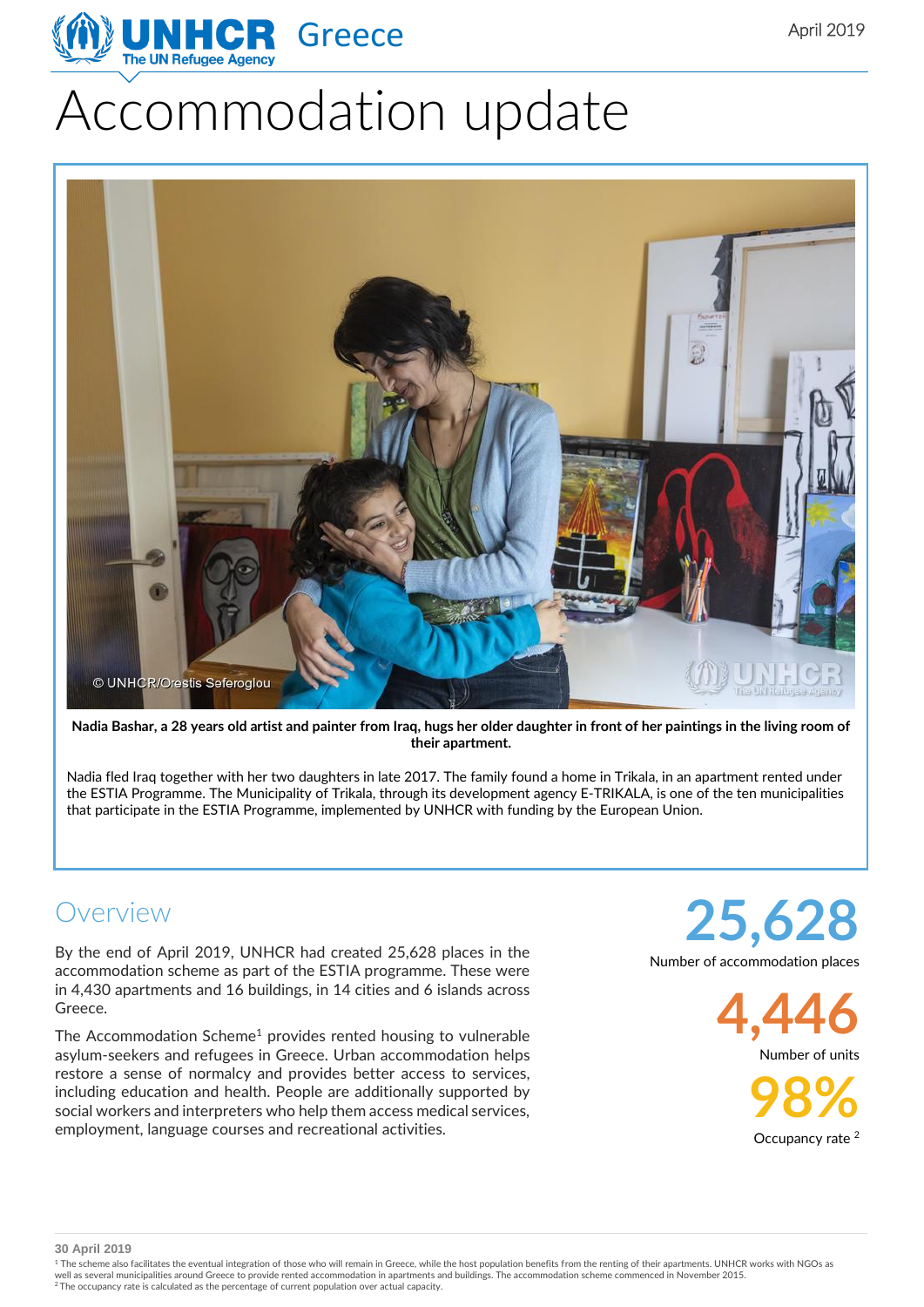# Demographics

In total, since November 2015, 57,931 individuals have benefitted from the accommodation scheme. 22,313 people were accommodated as of the end of April 2019, 7,035 of whom are recognized refugees. 49% of the residents are children. The clear majority of those accommodated are families, with the average family size of five people. More than one in three residents have at least one of the vulnerabilities that make them eligible for the accommodation scheme. The three most common vulnerabilities are:



Woman at risk

**3%**





# Nationalities

The clear majority, 89% of individuals in the accommodation scheme are Syrians, Iraqis, Afghans, Iranians or Congolese (DRC). However, the individuals accommodated as of the end of April 2019 speak over 30 different languages as a mother tongue.



Over four in five accommodation places are in apartments, and the rest in buildings.



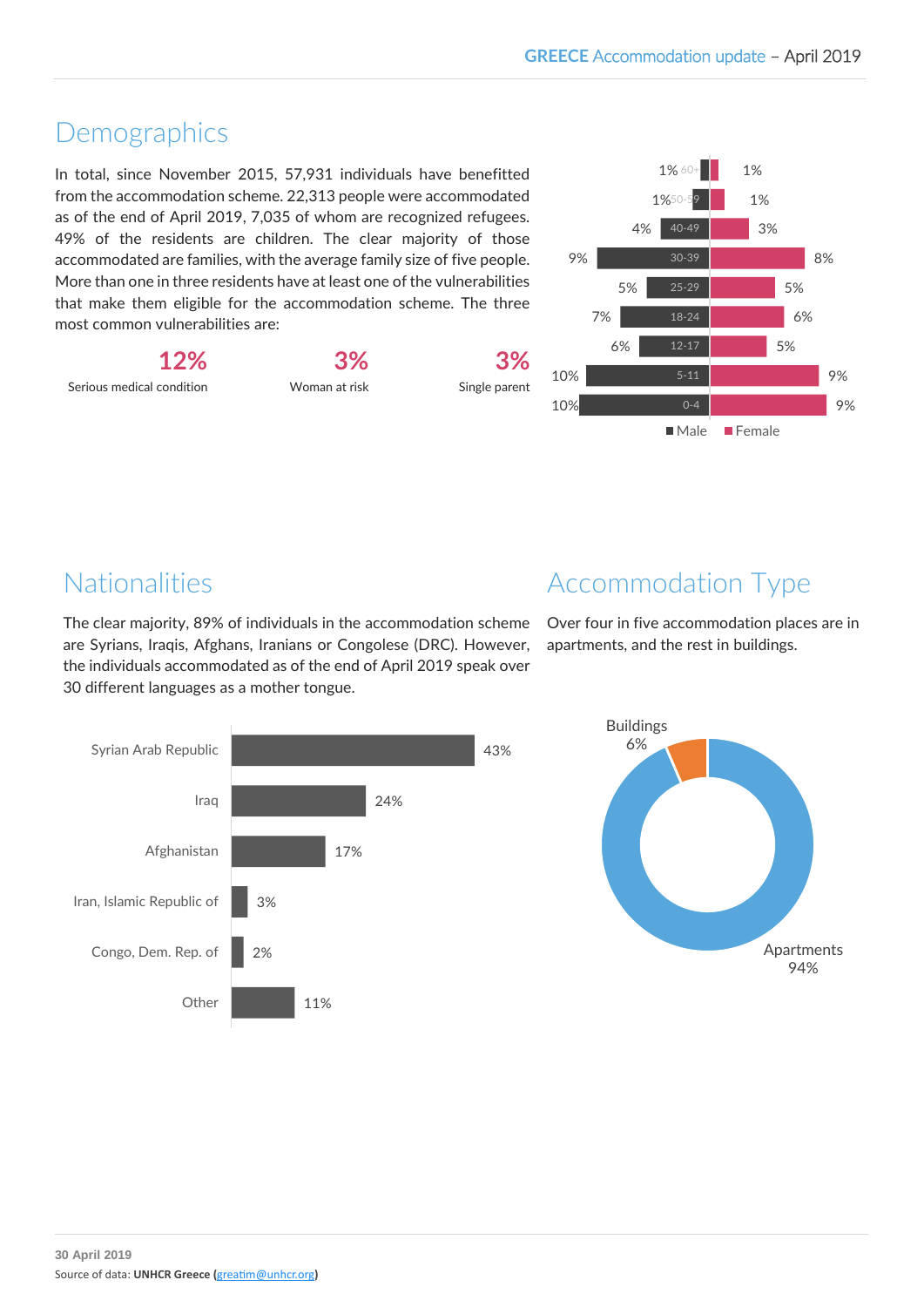# Partners

At the end of April 2019, UNHCR is implementing the accommodation scheme through 22 partnerships with 12 national and international NGOs and 10 municipalities. In total, partners managed by UNHCR provided 100% of the accommodation places in Greece.

Partners GCR (Greek Council for Refugees) and METAdrasi provide social, legal and interpretation support. EPAPSY (Association for Regional Development and Mental Health) provides mental health services to refugees and asylum seekers with severe mental health conditions and disabilities.

UNHCR's accommodation partners are NGOs Praksis, Nostos, Catholic Relief Services (CRS), Iliaktida, Solidarity Now, Arsis, Intersos, Omnes, Perichoresis, and the municipalities of Athens (ADDMA), Thessaloniki (MUNTHESS), Trikala (E-TRIKALA), Livadia (KEDHL), Larissa (DIKEL), Nea Philadelphia - Nea Chalkidona (KEDFX), Karditsa (ANKA), Tripoli (PARNONAS), Piraeus (KODEP) and a consortium of municipalities in Crete (HDA).